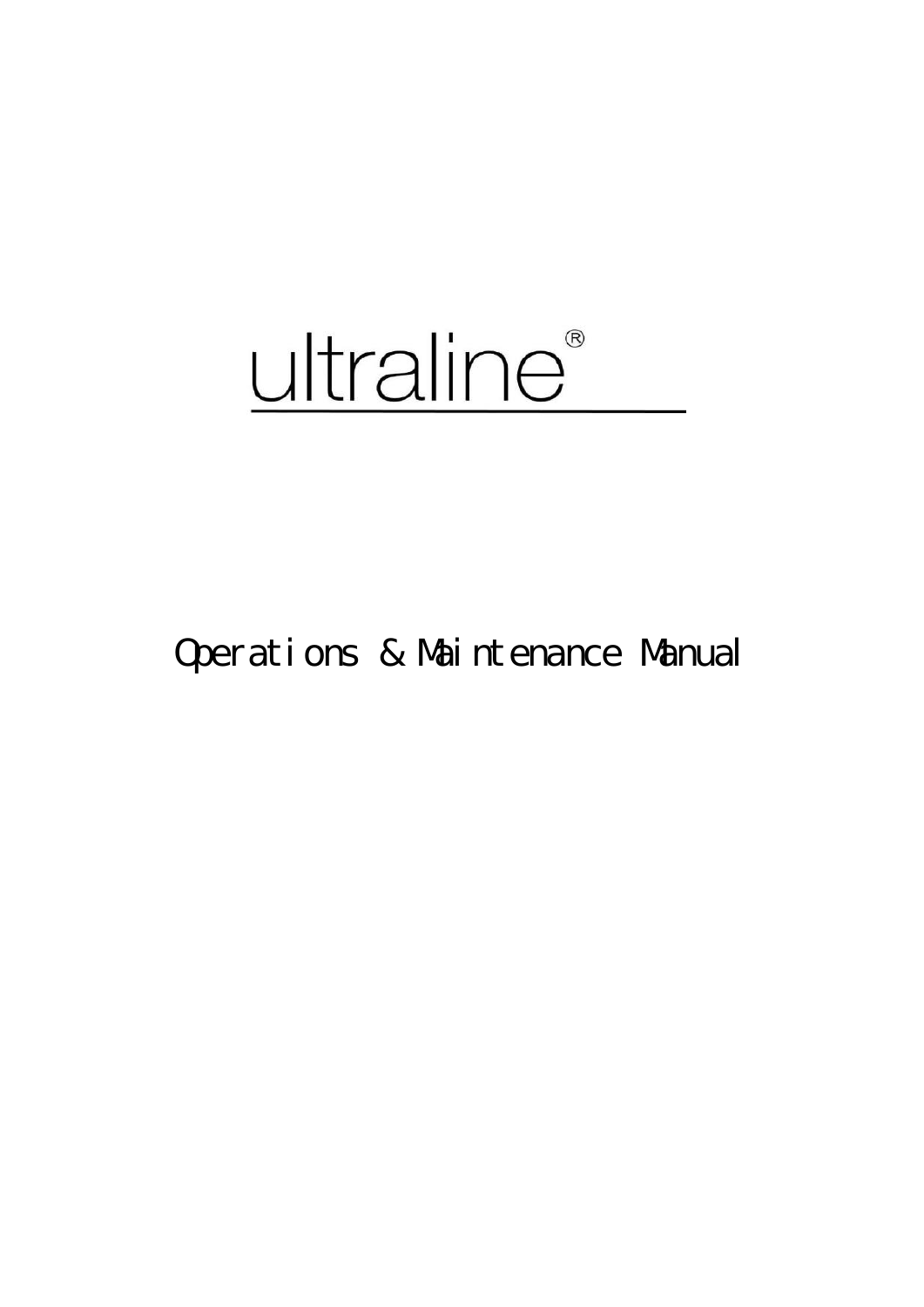## Sliding Door

### **Operation**

Despite having a variety of configurations; the sliding door is operated and locked in the same manner.

#### To open (power on):

- 1. Unlock the door using the lockswitch or remote app.
- hold door at approximately 100mm and re-engage the lock) 2. Pull on the integrated handle, sliding the door in the directionrequired. (if wishing to leave in vented position,

### To close (power on):

- 1. Pull on the integrated handle, sliding the door in the direction required.
- 2. Lock the door using the lock switch or remote app.

### To open (power off):

- 1. Pull off the manual override cover on the head or jam of the frame.
- 2. Pull and hold the manual override cable.
- 3. Pull on the integrated handle, sliding the door in the direction required. (if wishing to leave in vented position, hold door at approximately 100mm and re-engage the lock)

### $T_n$  close (power off):

- 1. Pull off the manual override cover on the head or jam of the frame.
- 2. Pull and hold the manual override cable.
- 3. Pull on the integrated handle, sliding the door in the direction required.

See more detail of locking system on page 8.



**To prevent damage to the sliding door, please ensure the lock bolt is in the open position (up) before sliding the door shut. In the event of power failure this may have to be completed using the manual override cable.**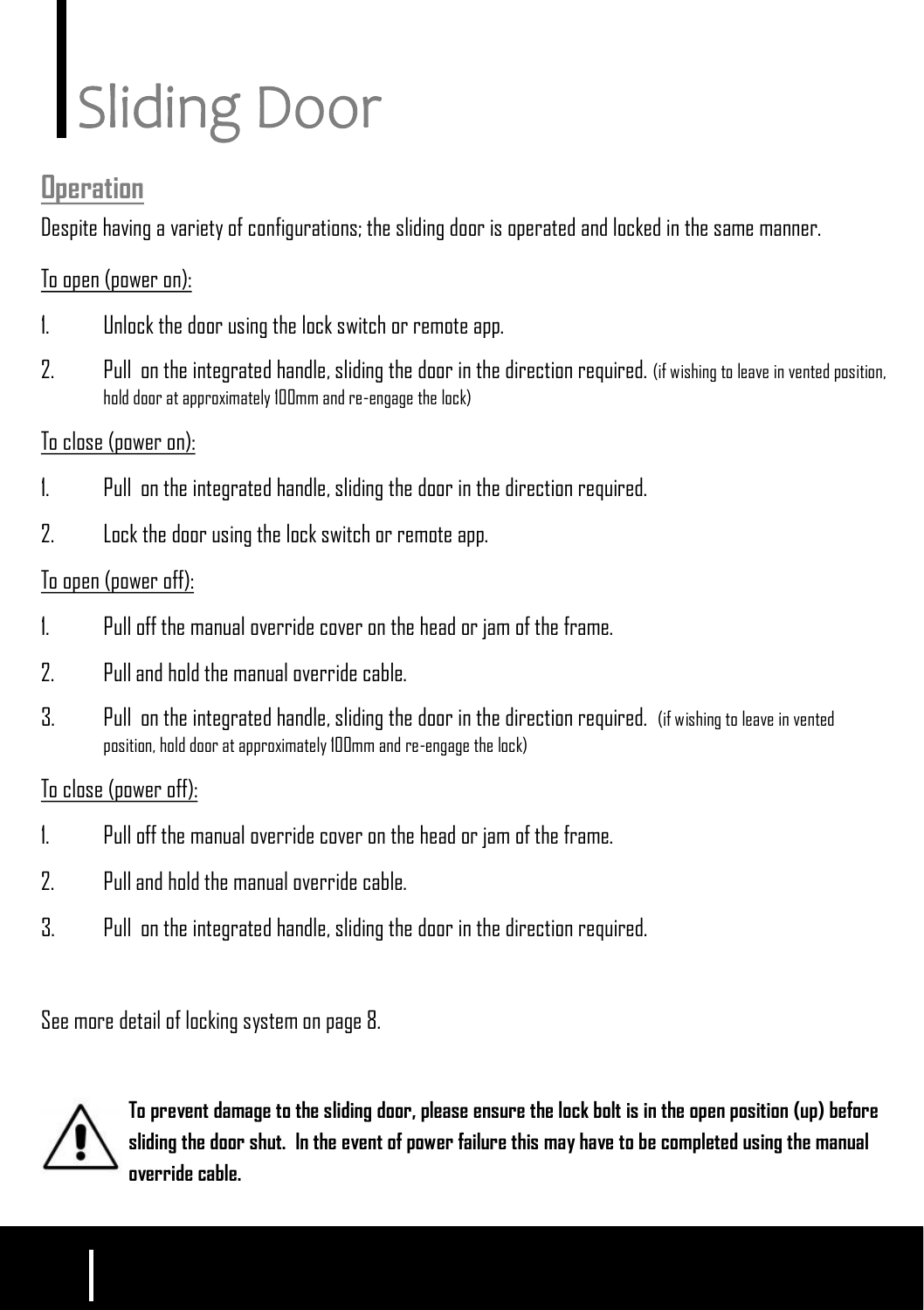### Cleaning

### **Glass Cleaning**

External dirt and grime should be removed from the glass surface using a solution of soap and water.

• Any household glass cleaners may be used with a soft cloth



**The glass used in double glazed units, is easily scratched and it is therefore recommended that hand jewellery is removed prior to cleaning**

### **Track Cleaning**

The tracks need to be kept clean and clear of debris. When possible use a hoover to clean out the tracks or a soft brush.



**The application of any grease to the tracks will only retain dirt and dust, and shorten the lifespan of the rollers, so it is best avoided.**

### **Frame Cleaning**

Wash frames with soan and water solution at least:-

- Every three months in areas of heavy industry
- Every six months in rural areas, if required, clean with a non-abrasive proprietary cleaner, suitable for aluminium, using a soft cloth.
- In the event of unusually heavy staining, advice should be sought from manufacturer.



**Avoid all solvent based or abrasive cleaners. Take care not to disturb silicone pointing sealants.**